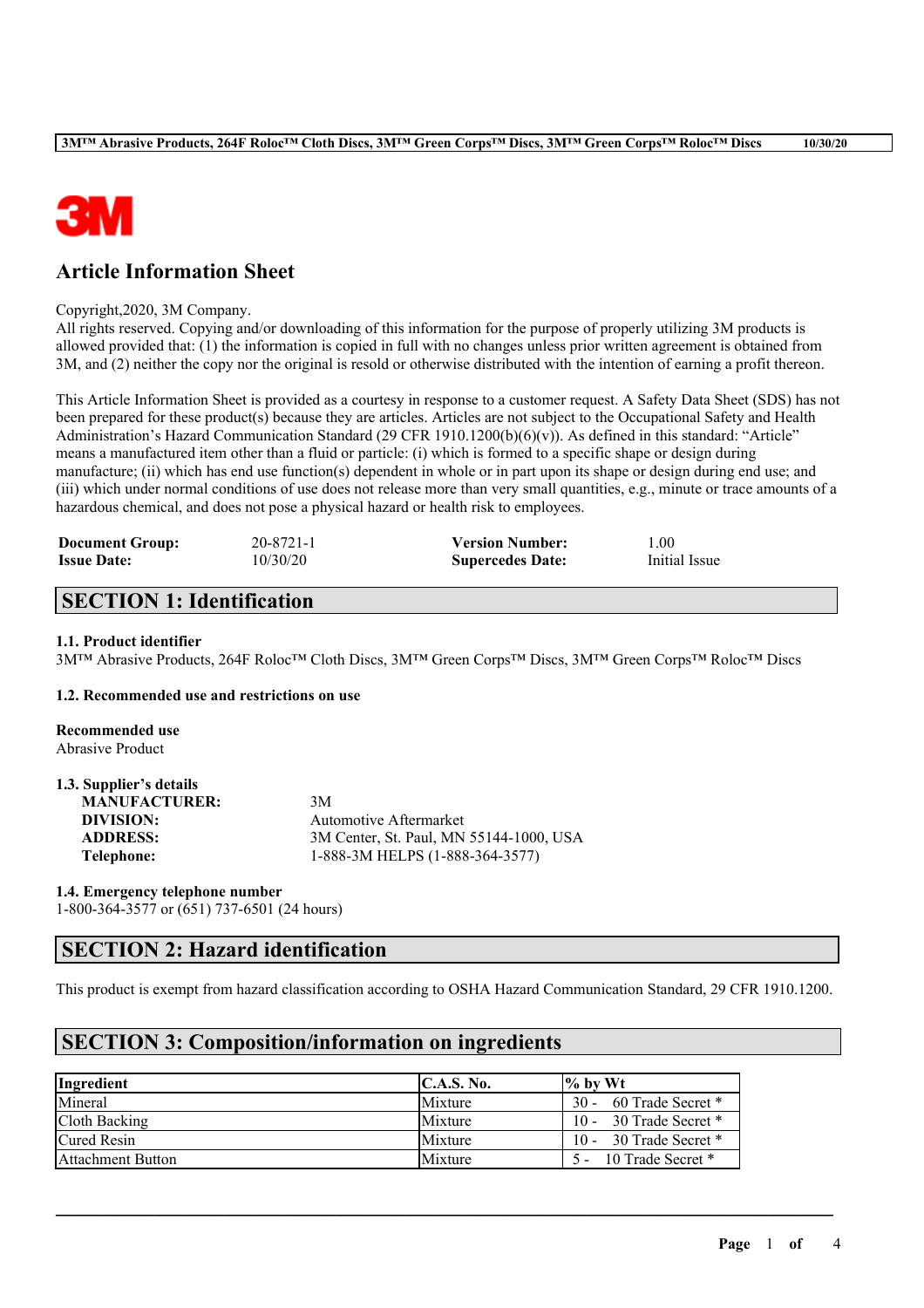### 3MTM Abrasive Products, 264F Roloc<sup>TM</sup> Cloth Discs, 3MTM Green Corps<sup>TM</sup> Discs, 3MTM Green Corps<sup>TM</sup> Roloc<sup>TM</sup> Discs 10/30/20

\*The specific chemical identity and/or exact percentage (concentration) of this composition has been withheld as a trade secret.

# **SECTION 4: First aid measures**

### **4.1. Description of first aid measures**

### **Inhalation:**

No need for first aid is anticipated.

#### **Skin Contact:**

No need for first aid is anticipated.

**Eye Contact:** No need for first aid is anticipated.

**If Swallowed:** No need for first aid is anticipated.

# **SECTION 5: Fire-fighting measures**

In case of fire: Use a fire fighting agent suitable for ordinary combustible material such as water or foam.

# **SECTION 6: Accidental release measures**

#### **6.1. Personal precautions, protective equipment and emergency procedures** Not applicable.

### **6.2. Environmental precautions**

Not applicable.

### **6.3. Methods and material for containment and cleaning up**

Not applicable.

# **SECTION 7: Handling and storage**

### **7.1. Precautions for safe handling**

This product is considered to be an article which does not release or otherwise result in exposure to a hazardous chemical under normal use conditions.

### **7.2. Conditions for safe storage including any incompatibilities**

No special storage requirements.

# **SECTION 8: Exposure controls/personal protection**

This product is considered to be an article which does not release or otherwise result in exposure to a hazardous chemical under normal use conditions. No engineering controls or personal protective equipment (PPE) are necessary.

 $\mathcal{L}_\mathcal{L} = \mathcal{L}_\mathcal{L} = \mathcal{L}_\mathcal{L} = \mathcal{L}_\mathcal{L} = \mathcal{L}_\mathcal{L} = \mathcal{L}_\mathcal{L} = \mathcal{L}_\mathcal{L} = \mathcal{L}_\mathcal{L} = \mathcal{L}_\mathcal{L} = \mathcal{L}_\mathcal{L} = \mathcal{L}_\mathcal{L} = \mathcal{L}_\mathcal{L} = \mathcal{L}_\mathcal{L} = \mathcal{L}_\mathcal{L} = \mathcal{L}_\mathcal{L} = \mathcal{L}_\mathcal{L} = \mathcal{L}_\mathcal{L}$ 

# **SECTION 9: Physical and chemical properties**

### **9.1. Information on basic physical and chemical properties**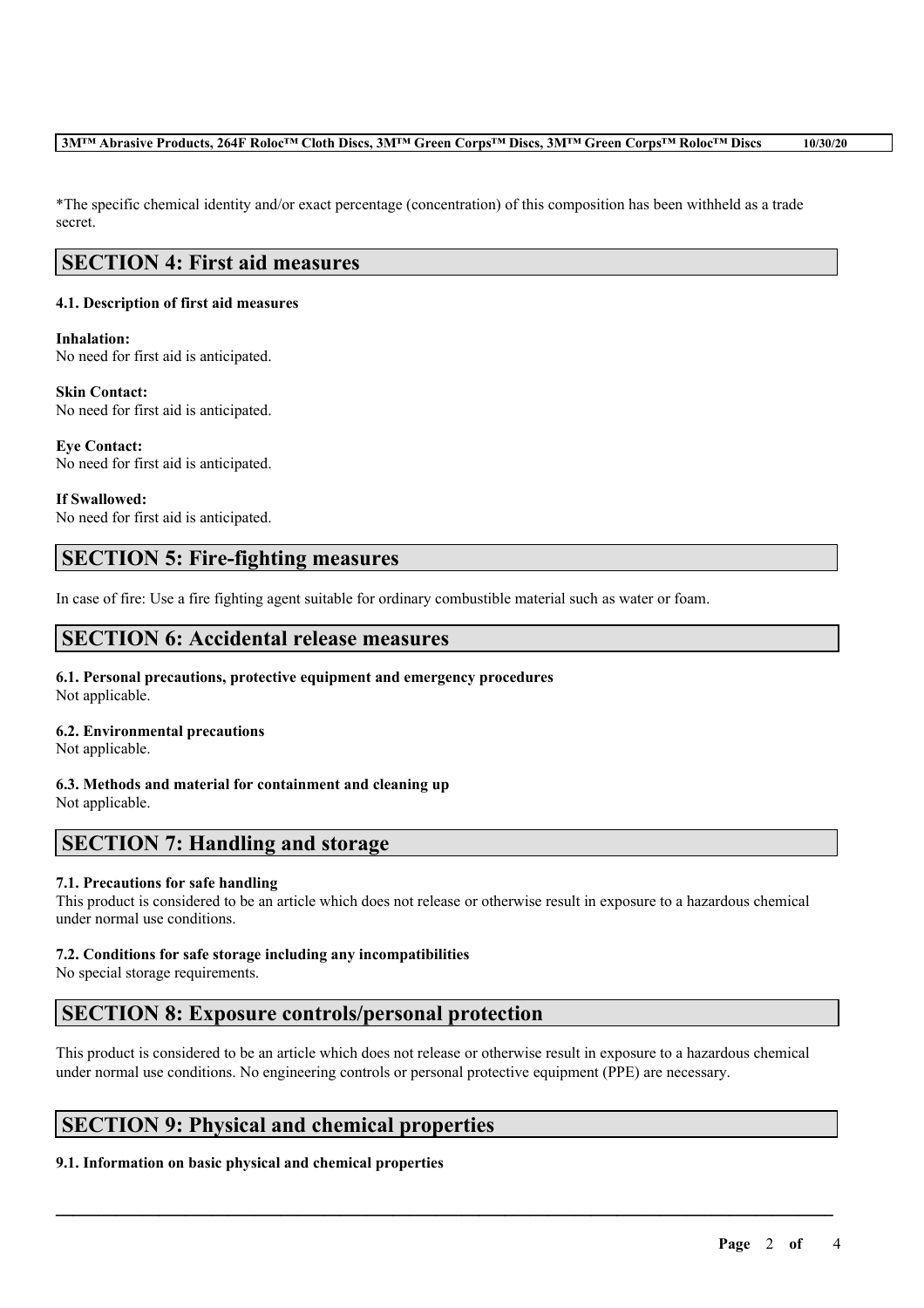| Appearance                             |                |
|----------------------------------------|----------------|
| <b>Physical state</b>                  | Solid          |
| Color                                  | Green          |
| Odor                                   | Odorless       |
| <b>Odor threshold</b>                  | Not Applicable |
| рH                                     | Not Applicable |
| <b>Melting point</b>                   | Not Applicable |
| <b>Boiling Point</b>                   | Not Applicable |
| <b>Flash Point</b>                     | Not Applicable |
| <b>Evaporation rate</b>                | Not Applicable |
| <b>Flammability (solid, gas)</b>       | Not Classified |
| <b>Flammable Limits(LEL)</b>           | Not Applicable |
| <b>Flammable Limits(UEL)</b>           | Not Applicable |
| <b>Vapor Pressure</b>                  | Not Applicable |
| <b>Vapor Density</b>                   | Not Applicable |
| <b>Specific Gravity</b>                | Not Applicable |
| <b>Solubility In Water</b>             | Not Applicable |
| Solubility-non-water                   | Not Applicable |
| Partition coefficient: n-octanol/water | Not Applicable |
| <b>Autoignition temperature</b>        | Not Applicable |
| <b>Decomposition temperature</b>       | Not Applicable |
| <b>Viscosity</b>                       | Not Applicable |

### **SECTION 10: Stability and reactivity**

This material is considered to be non reactive under normal use conditions.

# **SECTION 11: Toxicological information**

#### **Inhalation:**

No health effects are expected

**Skin Contact:** No health effects are expected

**Eye Contact:** No health effects are expected

#### **Ingestion:** No health effects are expected

# **SECTION 12: Ecological information**

This article is expected to present a low environmental risk either because use and disposal are unlikely to result in a significant release of components to the environment or because those components that may be released are expected to have insignificant environmental impact.

 $\mathcal{L}_\mathcal{L} = \mathcal{L}_\mathcal{L} = \mathcal{L}_\mathcal{L} = \mathcal{L}_\mathcal{L} = \mathcal{L}_\mathcal{L} = \mathcal{L}_\mathcal{L} = \mathcal{L}_\mathcal{L} = \mathcal{L}_\mathcal{L} = \mathcal{L}_\mathcal{L} = \mathcal{L}_\mathcal{L} = \mathcal{L}_\mathcal{L} = \mathcal{L}_\mathcal{L} = \mathcal{L}_\mathcal{L} = \mathcal{L}_\mathcal{L} = \mathcal{L}_\mathcal{L} = \mathcal{L}_\mathcal{L} = \mathcal{L}_\mathcal{L}$ 

# **SECTION 13: Disposal considerations**

Dispose of contents/container in accordance with the local/regional/national/international regulations.

# **SECTION 14: Transport Information**